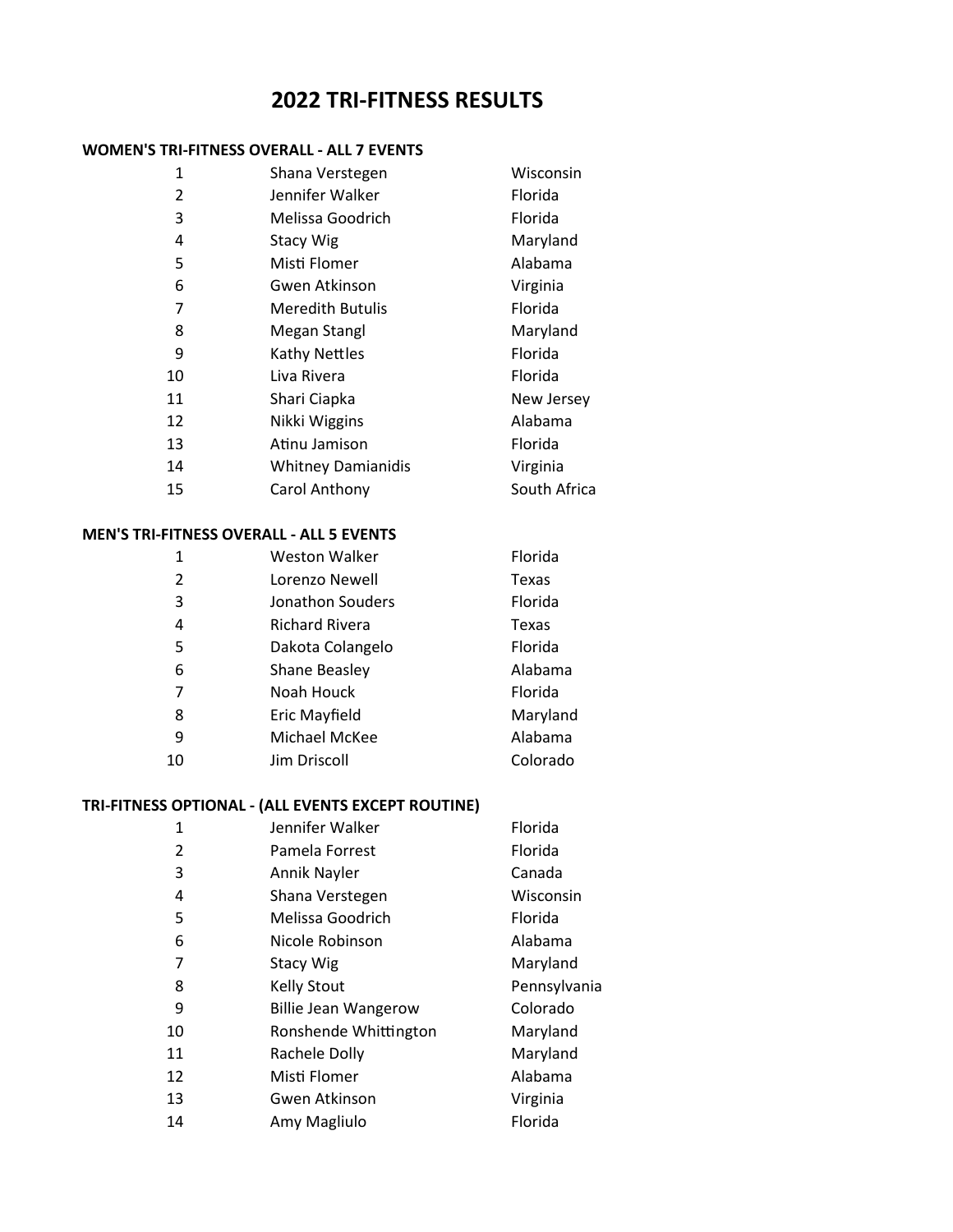| Tina Irby<br>- 15 | Mississippi |
|-------------------|-------------|
|-------------------|-------------|

## **WOMEN'S TRI-FITNESS - 5 EVENTS - NO G&P/ ROUTINE**

| 1  | Jennifer Walker             | Florida      |
|----|-----------------------------|--------------|
| 2  | Melissa Goodrich            | Florida      |
| 3  | Pamela Forrest              | Florida      |
| 4  | Shana Verstegen             | Wisonsin     |
| 5  | Annik Nayler                | Canada       |
| 6  | <b>Kelly Stout</b>          | Pennsylvania |
| 7  | Ronshende Whittington       | Maryland     |
| 8  | <b>Billie Jean Wangerow</b> | Colorado     |
| 9  | Nicole Robinson             | Alabama      |
| 10 | <b>Stacy Wig</b>            | Maryland     |
| 11 | Misti Flomer                | Alabama      |
| 12 | Gwen Atkinson               | Virginia     |
| 13 | <b>Kathy Nettles</b>        | Florida      |
| 14 | Megan Stangl                | Maryland     |
| 15 | Jennifer Fontana            | Florida      |

## **WOMEN'S OBSTACLE COURSE**

| 1                            | Jennifer Walker             | Florida        | 52.32 |
|------------------------------|-----------------------------|----------------|-------|
| $\overline{2}$               | Annik Nayler                | Canada         | 55.69 |
| 3                            | Melissa Goodrich            | Florida        | 56.59 |
| 4                            | Pamela Forrest              | Florida        | 56.78 |
| 5                            | Shana Verstegen             | Wisconsin      | 61.03 |
| 6                            | Kathy Nettles               | Florida        | 65.69 |
| $\overline{7}$               | Liva Rivera                 | Florida        | 68.06 |
| 8                            | <b>Kelly Stout</b>          | Pennsylvania   | 68.78 |
| 9                            | Savannah Wilbur             | Virginia       | 70.09 |
| 10                           | Misti Flomer                | Alabama        | 70.91 |
| 11                           | <b>Stacy Wig</b>            | Maryland       | 71.69 |
| 12                           | Jennifer Fontana            | Florida        | 72.47 |
| 13                           | Megan Stangl                | Maryland       | 72.78 |
| 14                           | <b>Billie Jean Wangerow</b> | Colorado       | 73.88 |
| 15                           | Nicole Robinson             | Alabama        | 74.1  |
| 16                           | Rachel Dolly                | Maryland       | 75.75 |
| 17                           | Sidney Jones                | South Carolina | 77.25 |
| 18                           | Jackie Callaway             | Florida        | 78.31 |
| 19                           | Gwen Atkinson               | Virginia       | 78.43 |
| 20                           | Ronshende Whittington       | Maryland       | 78.47 |
| <b>MEN'S OBSTACLE COURSE</b> |                             |                |       |

|   | <b>Weston Walker</b>  | Florida | 40.63 |
|---|-----------------------|---------|-------|
| 2 | Lorenzo Newell        | Texaa   | 49.5  |
| 3 | Jonathon Souders      | Florida | 50.75 |
| 4 | <b>Richard Rivera</b> | Texaa   | 51.37 |
| 5 | Dakota Colangelo      | Florida | 53.12 |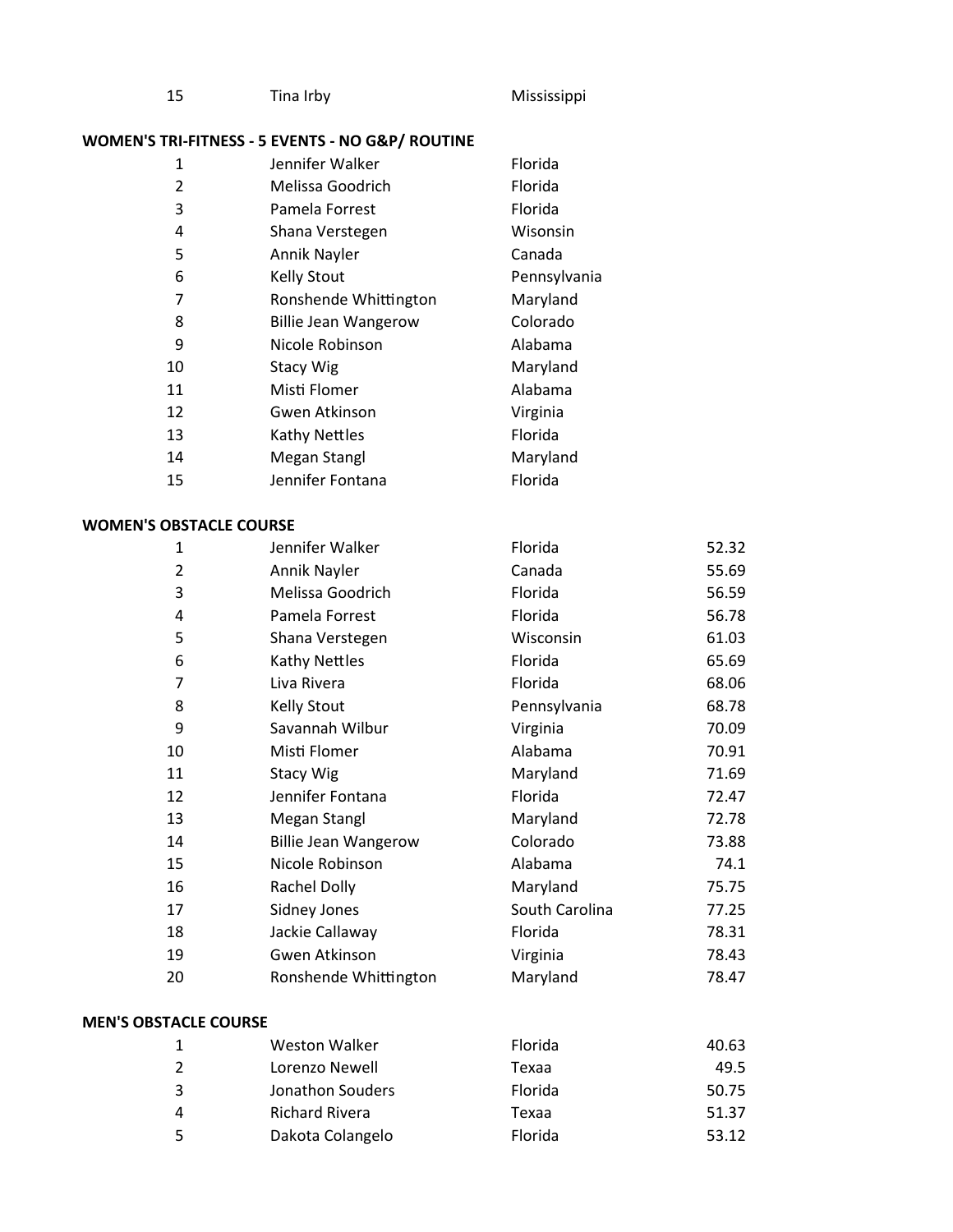| 6  | Jamie Griffith | Alabama  | 59     |
|----|----------------|----------|--------|
| 7  | Noah Houck     | Florida  | 59.75  |
| 8  | Shane Beasley  | Alabama  | 61.38  |
| 9  | Eric Mayfield  | Maryland | 62.78  |
| 10 | Michael McKee  | Alabama  | 69.56  |
| 11 | Jim Driscoll   | Colorado | 69.66  |
| 12 | Joshua Hauck   | Indiana  | 78.97  |
| 13 | Paul Flomer Jr | Alabama  | 106.44 |

#### **WOMEN'S GRACE & PHYSIQUE**

| 1              | Tina Davis                  | Georgia        |
|----------------|-----------------------------|----------------|
| 2              | Pamela Forrest              | Florida        |
| 3              | Annik Nayler                | Canada         |
| 4              | Nicole Robinson             | Alabama        |
| 5              | Shana Verstegen             | Wisconsin      |
| 6              | <b>Stacy Wig</b>            | Maryland       |
| $\overline{7}$ | Rachel Dolly                | Maryland       |
| 8              | Atinu Jamison               | Florida        |
| 9              | Brandi McLaughlin           | Florida        |
| 10             | Shari Ciapka                | New Jersey     |
| 11             | Amy Magliulo                | Florida        |
| 12             | Melissa Goodrich            | Florida        |
| 13             | Tina Irby                   | Mississippi    |
| 14             | Nikki Wiggins               | Alabama        |
| 15             | <b>Whitney Damianidis</b>   | Virginia       |
| 16             | Marianne Colon              | Colorado       |
| 17             | Nanani Alicea               | Georgia        |
| 18             | <b>Billie Jean Wangerow</b> | Colorado       |
| 19             | Jennifer Walker             | Florida        |
| 20             | Ronshende Whittington       | Maryland       |
| 21             | Kristen Fleig               | Maryland       |
| 22             | <b>Kelly Stout</b>          | Pennylvania    |
| 23             | <b>Meredith Butulis</b>     | Florida        |
| 24             | Sidney Jones                | South Carolina |
| 25             | <b>Sharon Maloney</b>       | New Hampshire  |

#### **WOMEN'S TRUE GRIT**

| 1              | Jennifer Walker             | Florida      | 85.29  |
|----------------|-----------------------------|--------------|--------|
| $\overline{2}$ | Annik Nayler                | Canada       | 94.44  |
| 3              | <b>Billie Jean Wangerow</b> | Colorado     | 96.75  |
| 4              | Pamela Forrest              | Florida      | 98.47  |
| 5              | Gwen Atkinson               | Virginia     | 99.28  |
| 6              | Melissa Goodrich            | Florida      | 100.6  |
| 7              | Shana Verstegen             | Wisconsin    | 100.81 |
| 8              | Ronshende Whittington       | Maryland     | 101.24 |
| 9              | <b>Kelly Stout</b>          | Pennsylvania | 101.97 |
| 10             | Savannah Wilbur             | Virginia     | 102.24 |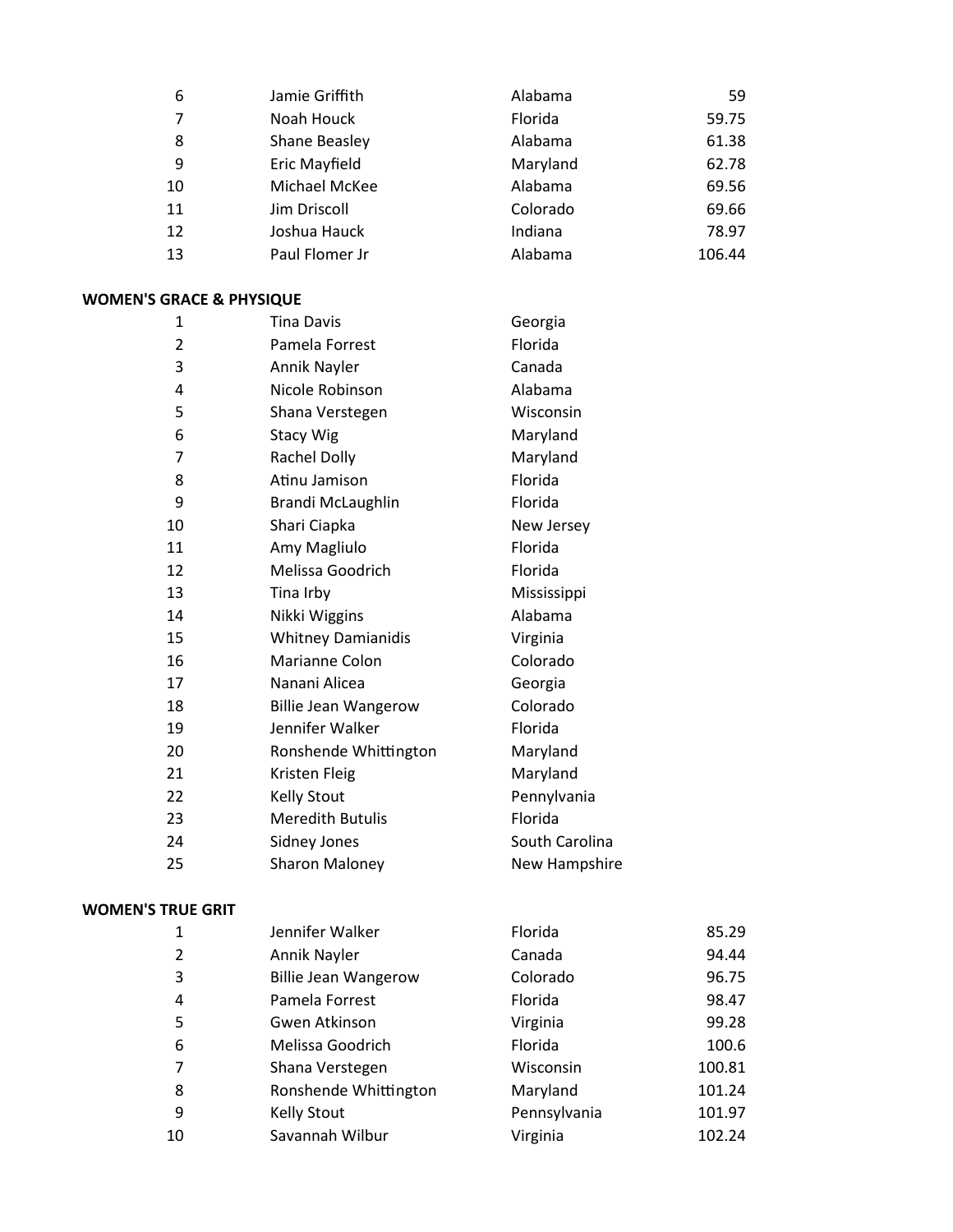| 11                     | Kathy Nettles         | Florida      | 103.03 |
|------------------------|-----------------------|--------------|--------|
| 12                     | Megan Stangl          | Maryland     | 105.1  |
| 13                     | Liva Rivera           | Florida      | 105.15 |
| 14                     | Misti Flomer          | Alabama      | 105.47 |
| 15                     | Suzy Perdomo          | Florida      | 105.78 |
| 16                     | <b>Teresa Evans</b>   | Florida      | 107.72 |
| 17                     | <b>Courtney Sides</b> | Alabama      | 107.78 |
| 18                     | Jennifer Fontana      | Florida      | 107.81 |
| 19                     | Nicole Robinson       | Alabama      | 108.31 |
| 20                     | <b>Stacy Wig</b>      | Maryland     | 109.25 |
| <b>MEN'S TRUE GRIT</b> |                       |              |        |
| 1                      | <b>Weston Walker</b>  | Florida      | 78.71  |
| $\overline{2}$         | Lorenzo Newell        | Texas        | 88.5   |
| 3                      | Jonathon Souders      | Florida      | 89.12  |
| 4                      | Dakota Colangelo      | Florida      | 92.18  |
| 5                      | Shande Beasley        | Alabama      | 92.91  |
| 6                      | Jamie Griffith        | Alabama      | 94.28  |
| $\overline{7}$         | Noah Houck            | Florida      | 96.22  |
| 8                      | <b>Richard Rivara</b> | <b>Texas</b> | 97.75  |
| 9                      | Jim Driscoll          | Colorado     | 98.52  |
| 10                     | Jeff Robinson         | Alabama      | 100.63 |
| 11                     | <b>Ben Ahrens</b>     | Florida      | 100.81 |
| 12                     | Michael McKee         | Alabama      | 102.6  |
| 13                     | Joshua Hauck          | Indiana      | 104.68 |
| 14                     | Eric Mayfield         | Virginia     | 105.25 |
| 15                     | Paul Flomer Jr        | Alabama      | 121.03 |

# **WOMEN'S FITNESS SKILLS - BOX, BENCH, SHUTTLE**

| 1  | Jennifer Walker             | Florida      |
|----|-----------------------------|--------------|
| 2  | Melissa Goodrich            | Florida      |
| 3  | Shana Verstegen             | Wisconsin    |
| 4  | Tina Dale                   | Florida      |
| 5  | Ronshende Whittington       | Maryland     |
| 6  | Nicole Robinson             | Alabama      |
| 7  | Pamela Forrest              | Florida      |
| 8  | Jessica Kew                 | Florida      |
| 9  | <b>Kelly Stout</b>          | Pennsylvania |
| 10 | <b>Stacy Wig</b>            | Maryland     |
| 11 | <b>Tina Flanders</b>        | <b>Texas</b> |
| 12 | Carol Anthony               | South Africa |
| 13 | Gwen Atkinson               | Virginia     |
| 14 | Misti Flomer                | Alabama      |
|    |                             |              |
| 15 | Amy Magliulo                | Florida      |
| 16 | <b>Billie Jean Wangerow</b> | Colorado     |
| 17 | Tina Irby                   | Mississippi  |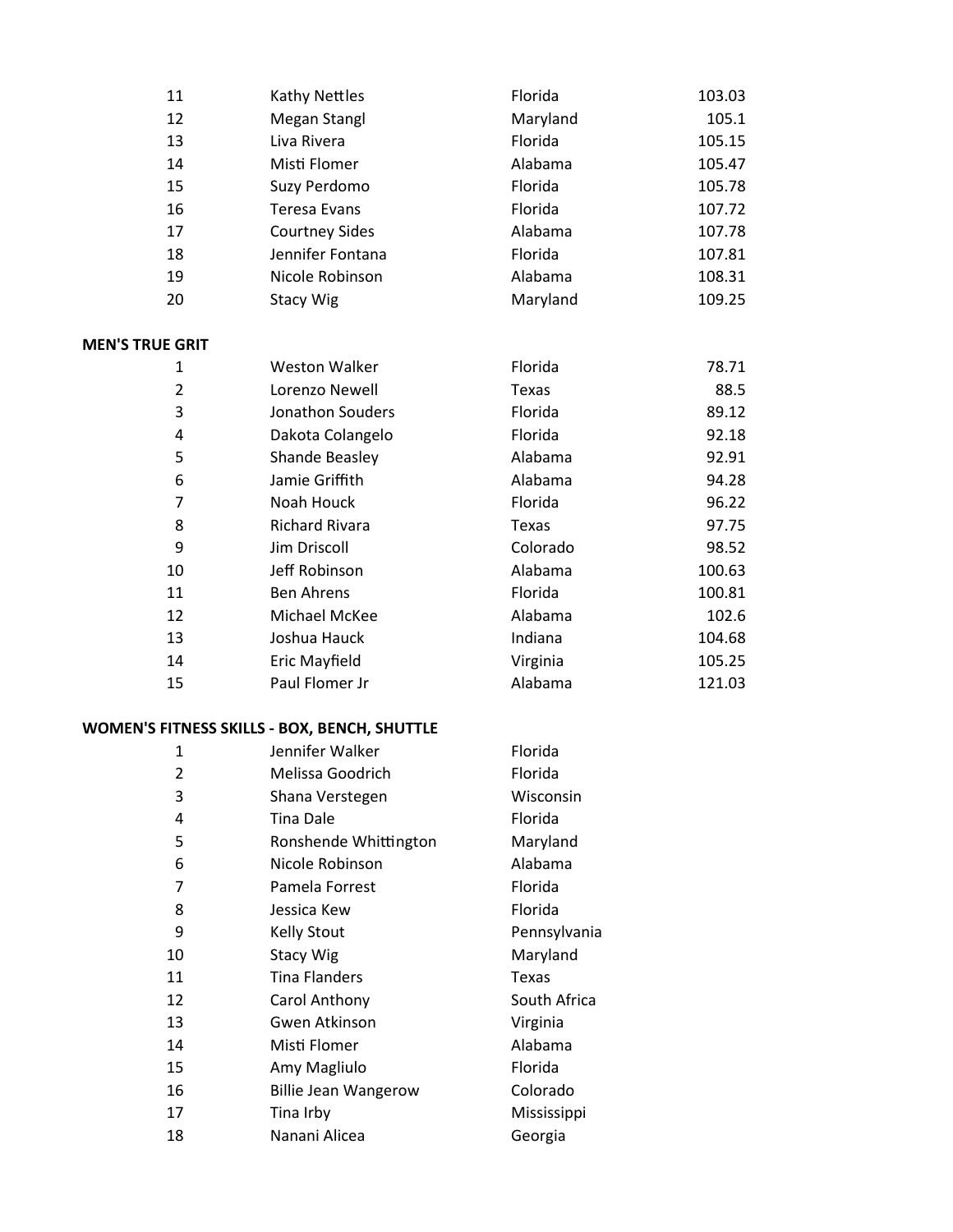| - 19 | Jessica Condron           | Misouri  |
|------|---------------------------|----------|
| -20  | <b>Whitney Damianidis</b> | Virginia |

### **MEN'S FITNESS SKILLS - BENCH, BOX, SHUTTLE**

| 1  | Weston Walker         | Florida      |
|----|-----------------------|--------------|
| 2  | <b>Richard Rivera</b> | <b>Texas</b> |
| 3  | Lorenzo Newell        | Texas        |
| 4  | Jonathan Souders      | Florida      |
| 5  | Dakota Colangelo      | Florida      |
| 6  | Shane Beasley         | Alabama      |
| 7  | Noah Houck            | Florida      |
| 8  | Eric Mayfield         | Virginia     |
| 9  | Michael McKee         | Alabama      |
| 10 | Jeff Robinson         | Alabama      |
| 11 | Justin Kelly          | Alabama      |
| 12 | Jim Driscoll          | Colorado     |
| 13 | Joshua Hauck          | Indiana      |
| 14 | Paul Flomer Jr        | Alabama      |

#### **WOMEN'S FITNESS ROUTINES**

| 1  | Shana Verstegen           | Wisconsin  |
|----|---------------------------|------------|
| 2  | <b>Stacy Wig</b>          | Maryland   |
| 3  | Erin Miller               | Florida    |
| 4  | <b>Meredith Butulis</b>   | Florida    |
| 5  | Melissa Goodrich          | Florida    |
| 6  | Jennifer Walker           | Florida    |
| 7  | Misti Flomer              | Alabama    |
| 8  | Gwen Atkinson             | Virginia   |
| 9  | Nikki Wiggins             | Alabama    |
| 10 | Shari Ciapka              | New Jersey |
| 11 | Kim Sides                 | Alabama    |
| 12 | Liva Rivera               | Florida    |
| 13 | Megan Stangl              | Maryland   |
| 14 | Makayla Galarza           | Florida    |
| 15 | <b>Kathy Nettles</b>      | Florida    |
| 16 | Kimi Prohias              | Florida    |
| 17 | Jenny Jimenez             | Florida    |
| 18 | Atinu Jamison             | Florida    |
| 19 | Rene Driscoll             | Colorado   |
| 20 | <b>Whitney Damianidis</b> | Virginia   |

## **WOMEN'S OBSTACLE COURSE AGE GROUP FIRST PLACE WINNERS**

| TEEN TALL          | <b>Courtney Sides</b> |
|--------------------|-----------------------|
| <b>TEEN SHORT</b>  | Kai Robinson          |
| <b>18-24 TALL</b>  | Kylie Cox             |
| <b>18-24 SHORT</b> | Kelly Jansen          |
| <b>25-29 TALL</b>  | Megan Stangl          |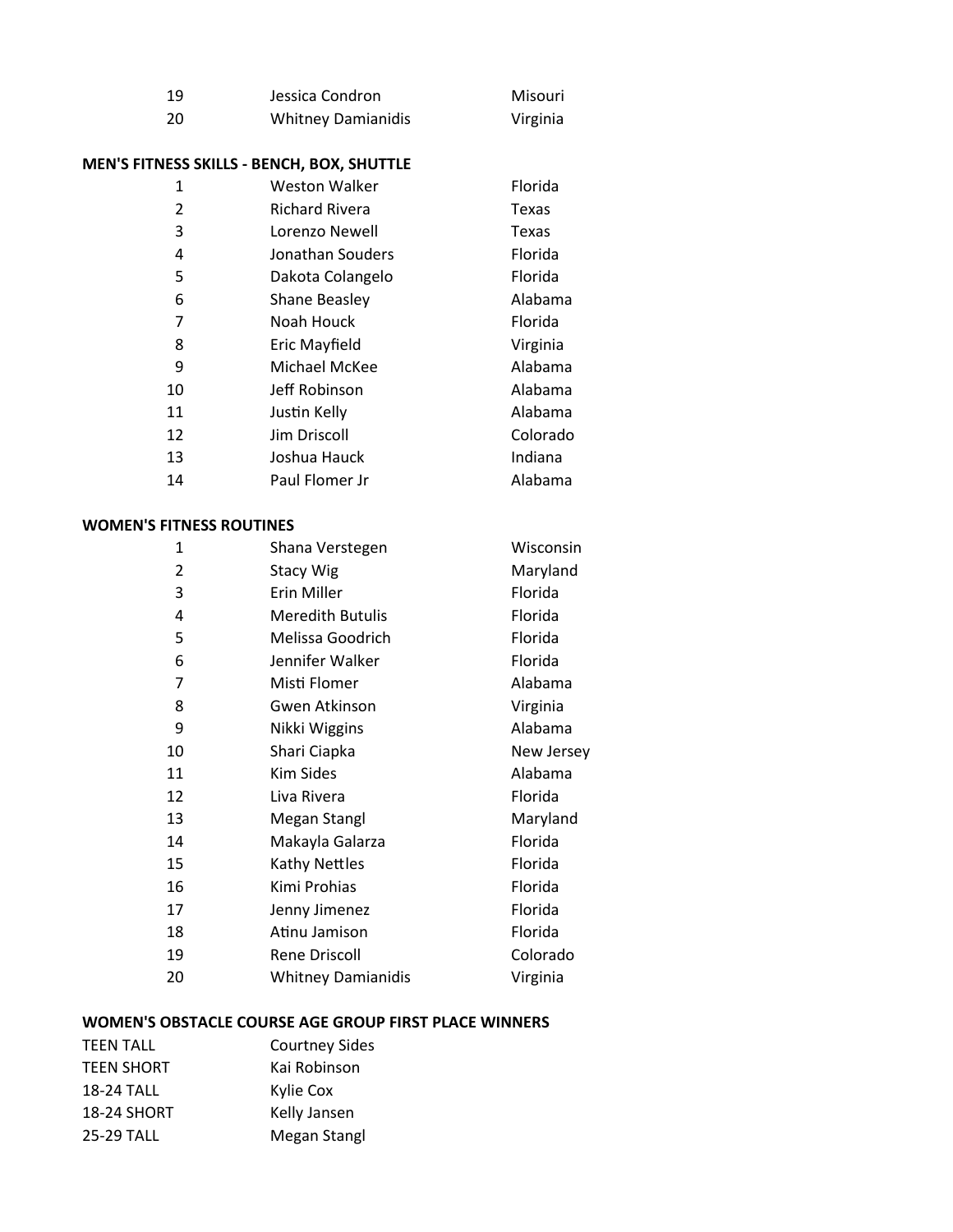| 25-29 SHORT        | Andrea Carter       |
|--------------------|---------------------|
| 30-34 TALL         | Savannah Wilbur     |
| 30-34 SHORT        | <b>Rachel Dolly</b> |
| 35-39 TALL         | Kathy Nettles       |
| 35-39 SHORT        | Jennifer Walker     |
| 40-44 TALL         | Annik Nayler        |
| 40-44 SORT         | Melissa Goodrich    |
| 45-49 SHORT        | Jennifer Fontana    |
| 45-49 TALL         | Pamela Forrest      |
| 50-54 TALL         | Shari Ciapka        |
| <b>50-54 SHORT</b> | <b>Stacy Wig</b>    |
| 55-59 TALL         | Sidney Jones        |
| <b>55-59 SHORT</b> | Marianne Colon      |
| 60-64 TALL         | Laura Zobrist       |
| 60-64 SHORT        | Amy Magiulo         |
| 65-69 TALL         | Tina Flanders       |
| 65-69 SHORT        | Linda Schroedter    |
| 75-79 TALL         | <b>Judy Thacker</b> |
| 75-79 SHORT        |                     |

## **WOMEN'S GRACE & PHYSIQUE AGE GROUP FIRST PLACE**

| <b>18-24 TALL</b>  | <b>Kelly Cox</b>          |
|--------------------|---------------------------|
| <b>18-24 SHORT</b> | Kelly Jansen              |
| <b>25-29 TALL</b>  | Sophia Colon              |
| 25-29 SHORT        | Andrea Carter             |
| 30-34 TALL         | <b>Whitney Damianidis</b> |
| 30-34 SHORT        | Rachel Dolly              |
| 35-39 TALL         | Billie Jean Wangerow      |
| 35-39 SHORT        | Tina Irby                 |
| 40-44 TALL         | Annik Nayler              |
| 40-44 SHORT        | Nicole Robinson           |
| 45-49 SHORT        | Tina Davis                |
| 45-49 TALL         | Pamela Forrest            |
| 50-54 TALL         | Shari Ciapka              |
| 50-54 SHORT        | <b>Stacy Wig</b>          |
| 55-59 TALL         | Karin Jones               |
| 55-59 SHORT        | Marianne Colon            |
| 60-64 TALL         | Gail Kozlowski            |
| 60-64 SHORT        | Amy Magliulo              |
| 65-69 TALL         | <b>Tina Flanders</b>      |
|                    |                           |

## **WOMEN'S TRUE GRIT AGE GROUP FIRST PLACE**

| TEEN TALL         | <b>Courtney Sides</b> |
|-------------------|-----------------------|
| <b>TEEN SHORT</b> | Kai Robinson          |
| <b>18-24 TALL</b> | Emma Blackwell        |
| 18-24 SHORT       | Kelly Jansen          |
| 25-29 TALL        | Megan Stangl          |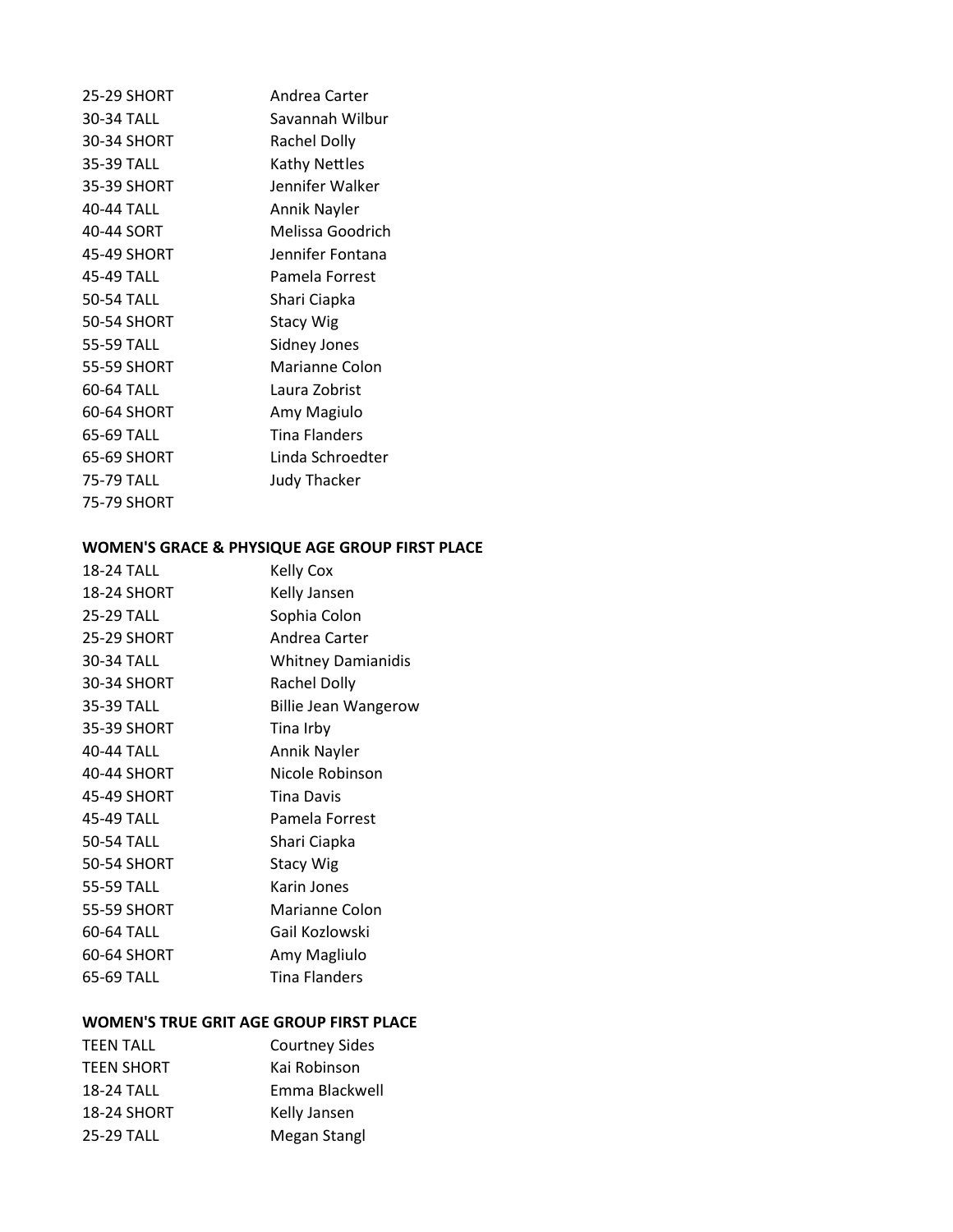| 25-29 SHORT        | Andrea Carter               |
|--------------------|-----------------------------|
| 30-34 TALL         | Savannah Wilbur             |
| 30-34 SHORT        | Rachel Dolly                |
| 35-39 TALL         | <b>Billie Jean Wangerow</b> |
| 35-39 SHORT        | Jennifer Walker             |
| 40-44 TALL         | Annik Nayler                |
| 40-44 SHORT        | Melissa Goodrich            |
| 45-49 SHORT        | Teresa Evans                |
| 45-49 TALL         | Pamela Forrest              |
| 50-54 TALL         | Shari Ciapka                |
| <b>50-54 SHORT</b> | Suzy Perdomo                |
| 55-59 TALL         | Eirene Knott                |
| 55-59 SHORT        | April Lawton                |
| 60-64 TALL         | Gail Kozlowski              |
| 60-64 SHORT        | Jessica Kew                 |
| 65-69 TALL         | <b>Tina Flanders</b>        |
| 65-69 SHORT        | Linda Schroedter            |
| 75-79 TALL         | <b>Judy Thacker</b>         |
| 75-79 SHORT        | Chris Green                 |
|                    |                             |

#### **WOMEN'S FITNESS SKILLS AGE GROUP FIRST PLACE**

| <b>Courtney Sides</b>    |
|--------------------------|
| Kai Robinson             |
| Kylie Cox                |
| Kelly Jansen             |
| Megan Stangl             |
| <b>Whtney Damianidis</b> |
| Rachel Dolly             |
| Gwen Atkinson            |
| Jennifer Walker          |
| Shana Verstegen          |
| Melissa Goodrich         |
| Jessica Condron          |
| Pamela Forrest           |
| Shari Ciapka             |
| <b>Stacy Wig</b>         |
| Eirene Knott             |
| Carol Anthony            |
| Gail Kozlowski           |
| <b>Tina Dale</b>         |
| <b>Tina Flanders</b>     |
| Linda Schroedter         |
| <b>Judy Thacker</b>      |
| Chris Green              |
|                          |

# **WOMEN'S FITNESS ROUTINE AGE GROUP FIRST PLACE**

TEEN SHORT Makayla Galarza